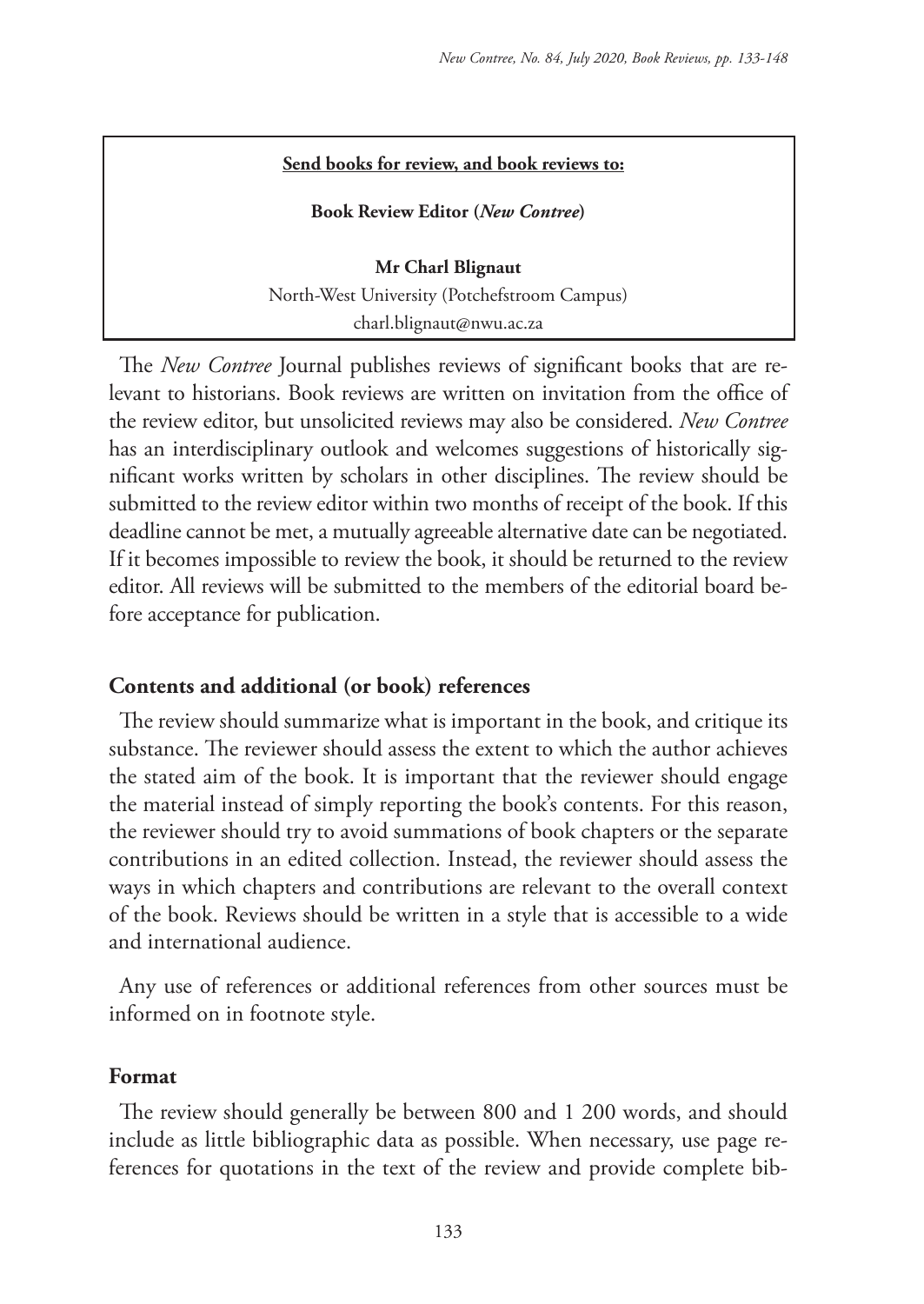liographic details of the source. The review should begin with a heading that includes all the bibliographic data. The elements of the heading should be arranged in the order presented in the following example:

*The early mission in South Africa/Die vroeë sending in Suid-Afrika, 1799-1819*. Pretoria: Protea Book House, 2005, 272 pp., map, chronology, bibl., index. ISBN: 1-9198525-42-8. By Karel Schoeman.

Do not indent the first line of the first paragraph, but indent the first line of all successive paragraphs. Use double spacing for the entire review. Add your name and institutional affiliation at the end of the review. Accuracy of content, grammar, spelling, and citations rests with the reviewer, and we encourage you to check these before submission. Reviews may be transmitted electronically as a Word file attachment to an email to the review editor. If you have additional questions, please contact the Book Review Editors.

*These oppressions won't cease: The political thought of the Cape Khoesan, 1777-1879, An anthology*

## **(Witwatersrand University Press, Johannesburg, 2017, 288pp. ISBN: 978-1-77614-180-7)**

#### **Robert Ross**

Johan Fourie *Stellenbosch University* johanf@sun.ac.za

The way most of us participate in politics today is by voting. But before 1994, of course, that was only true for a subsection of South African society. Before 1930, it was only true of men. And before 1910, it was only true for those men with certain qualifications, even in the liberal Cape Colony. If we equate political participation with the right to vote, then, politics was the prerogative of the elite.

But political participation, of course, is not only about the right to vote. Petitioning is a mechanism through which citizens can communicate with their government. It is a system that has existed for centuries. In South Africa, petitioning dates to as early as 1675 with the petition of a few small farm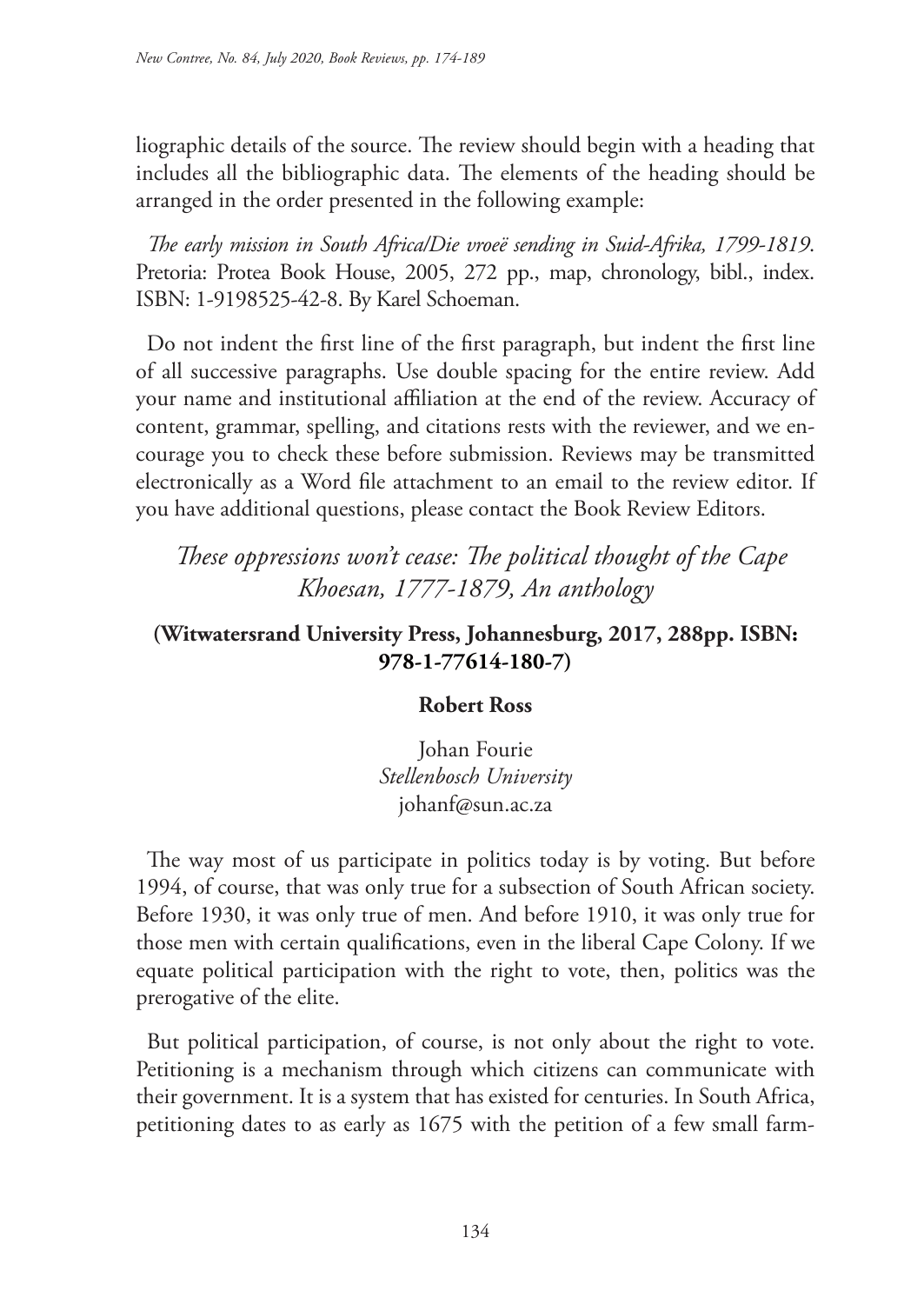ers to the Political Council of the Fort of the Dutch East India Company.1 Petitions, Würgler explains, enable a study of "ordinary people as historical actors".2 Robert Ross in "These oppressions won't cease" provides a window into the political participation of one such group of ordinary people: the Cape Khoesan.

Published by Wits University Press in 2017, "These oppressions" is an anthology of 98 texts by Khoesan individuals that relate to their "political, social and ecclesiological" thought during the middle of the nineteenth century, from roughly Ordinance 50 of 1828 to the end of the 1960s. The book is divided into three parts: part one focuses on the incorporation of the Khoesan into the colonial body politic (ca 1828-1848), part two on the colonial crisis and the establishment of a new order (1848-1852) and part three on the post-rebellion politics (1852-1879). Part one is further subdivided into eleven chapters, part two into four and part three into three. The book also has a very useful introduction, extensive notes, bibliography and index.

A standard critique of any anthology is text selection. Ross addresses this issue comprehensively in the introduction by answering seven questions: Who counts as Khoesan? What counts as Khoesan intellectual production? What counts as social and political thought? Are there categories of material that have been systematically excluded? Were there geographical and temporal constraints on the selection of material? In what language were they written? Where are the materials to be found, and how did they survive? It is a textbook example of transparent selection criteria, explaining not only why texts were included but also why some were not – and how this curated choice provides a counterweight to existing (oral) histories of the Khoesan. One missed opportunity, perhaps, is to relate these texts to other transcripts of Africans during the same time. Some of the petitions provide surprising parallels (and contrasts) – on the role of missionaries, to name one example – to Bergh and Morton's transcription of the 1871 Transvaal Commission on African Labour.3

Then there are the texts themselves. They range in size, scope and theme. At a meeting held on the 5<sup>th</sup> of August, 1834 at Philipton to discuss the proposed Vagrancy Act, Frans Mager stood up to tell a very personal story: "When I was

<sup>1</sup> R Kilpin, *The romance of a colonial parliament* (London, Longmans, Green Co, 1930), pp. 10-11.

<sup>2</sup> A Würgler: "Voices from among the 'silent masses': Humble petitions and social conflicts in early modern central Europe", *International Review of Social History,* 46(9), 2001, p. 12.

<sup>3</sup> JS Bergh and F Morton, *'To make them serve...': The 1871 Transvaal commission on African labour* (Pretoria, Protea Boekhuis, 2003).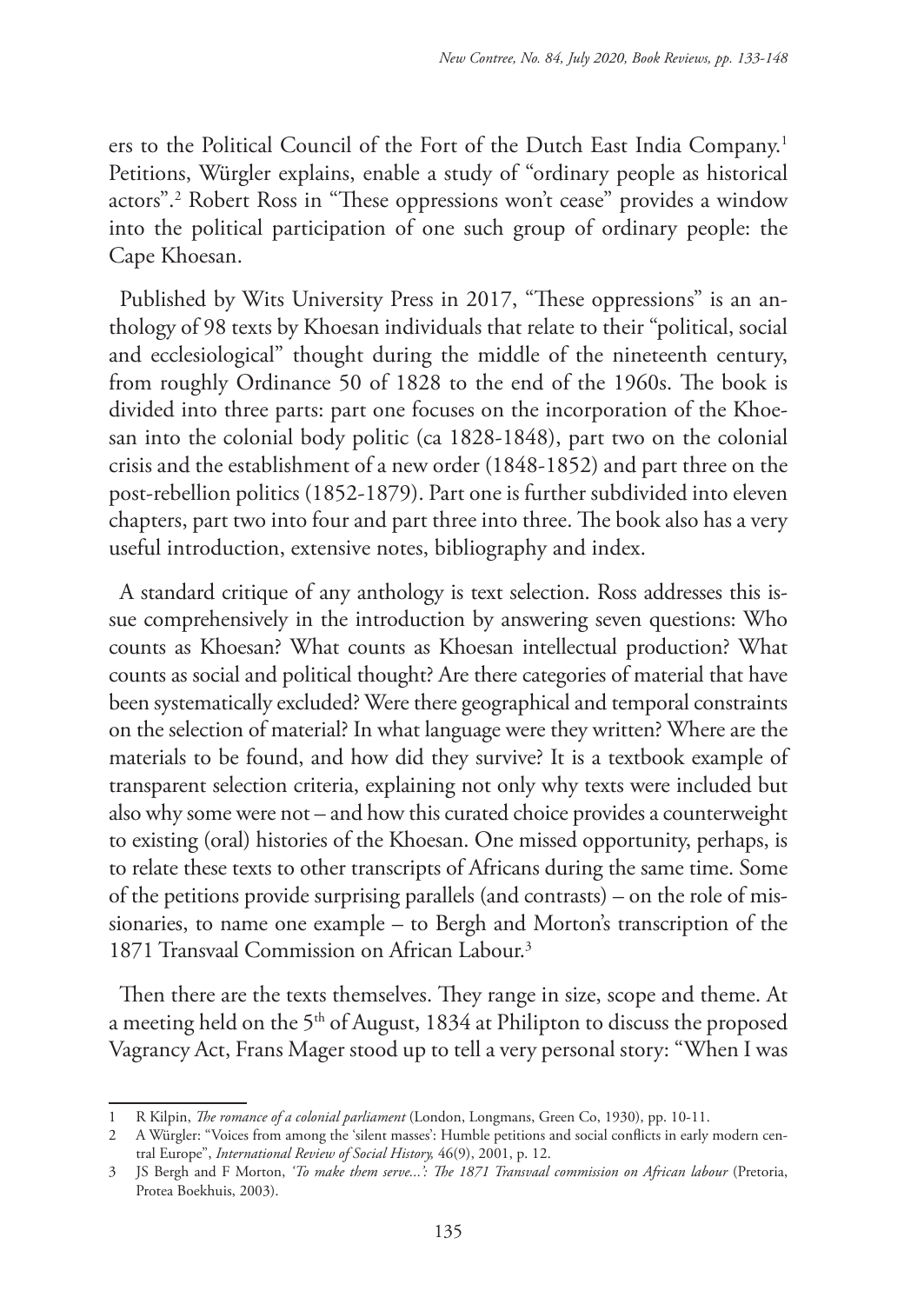a boy, my Baas spoke to me in the Hottentot language, he would not teach me to speak the Dutch. I got only a few 'semels' to eat, and my Nation then was in a miserable states, so much so that I even rubbed myself over with white clay to try to gain acceptance with my master".4 In other cases, such as in the remarkable rebel orders scribbled in a stolen notebook, matters of national importance are discussed:<sup>5</sup>

It is not a war which the Government have wanted, otherwise the government would, as usual, have commanded us for the war, and have supplied us, at the first outbreak, with guns and gunpowder. It is a war which the settlers have caused, and thus the government must keep itself out of it as much as possible; let the settlers stand up for their own case, which they brought thus far. They have become prosperous and rich in our mother country and we poor Hottentots perish from poverty, having been the means of bringing them to such prosperity, by assisting them as servants and underlings, in various capacities for which we have little reward, and that with much difficulty. Let them now stand up for themselves!

These two examples not only demonstrate both the personal and public nature of these texts, but also point to something else: they provide wonderful insights into the economic histories of the Khoesan, a topic that, based on new statistical evidence, is attracting renewed attention.6 While Ross stresses the political, social and ecclesiastical contributions of these texts, to me, as economic historian, they seem fertile ground for future research. Perhaps this is also one minor shortcoming of the book: while the introduction (or "backstory") provides an informed if succinct overview of Khoesan and settler interactions, it neglects to attach numbers to this history. What, for example, was the size of the Khoesan population in 1828 or its share of the total population? And in 1865 and 1875, both census years? And do we know anything about their literacy rates, or occupational status, or family structure, or home or land ownership? Knowing this would help to give the pleas in the petitions better context.

But let us return to the political. Most of the texts are petitions to the Cape government or transcriptions of political meetings. This "politics from below" is an exciting area of research. Interest in political petitions is at an all time

<sup>4</sup> R Ross, *These oppressions won't cease* (Johannesburg, Wits University Press, 2017), p. 34.

<sup>5</sup> R Ross, *These oppressions won't cease*, p. 125.

<sup>6</sup> C Links, J Fourie and E Green, "The substitutability of slaves: Evidence from the eastern frontier of the Cape Colony", *Economic History of Developing Regions,* 2020 (In press).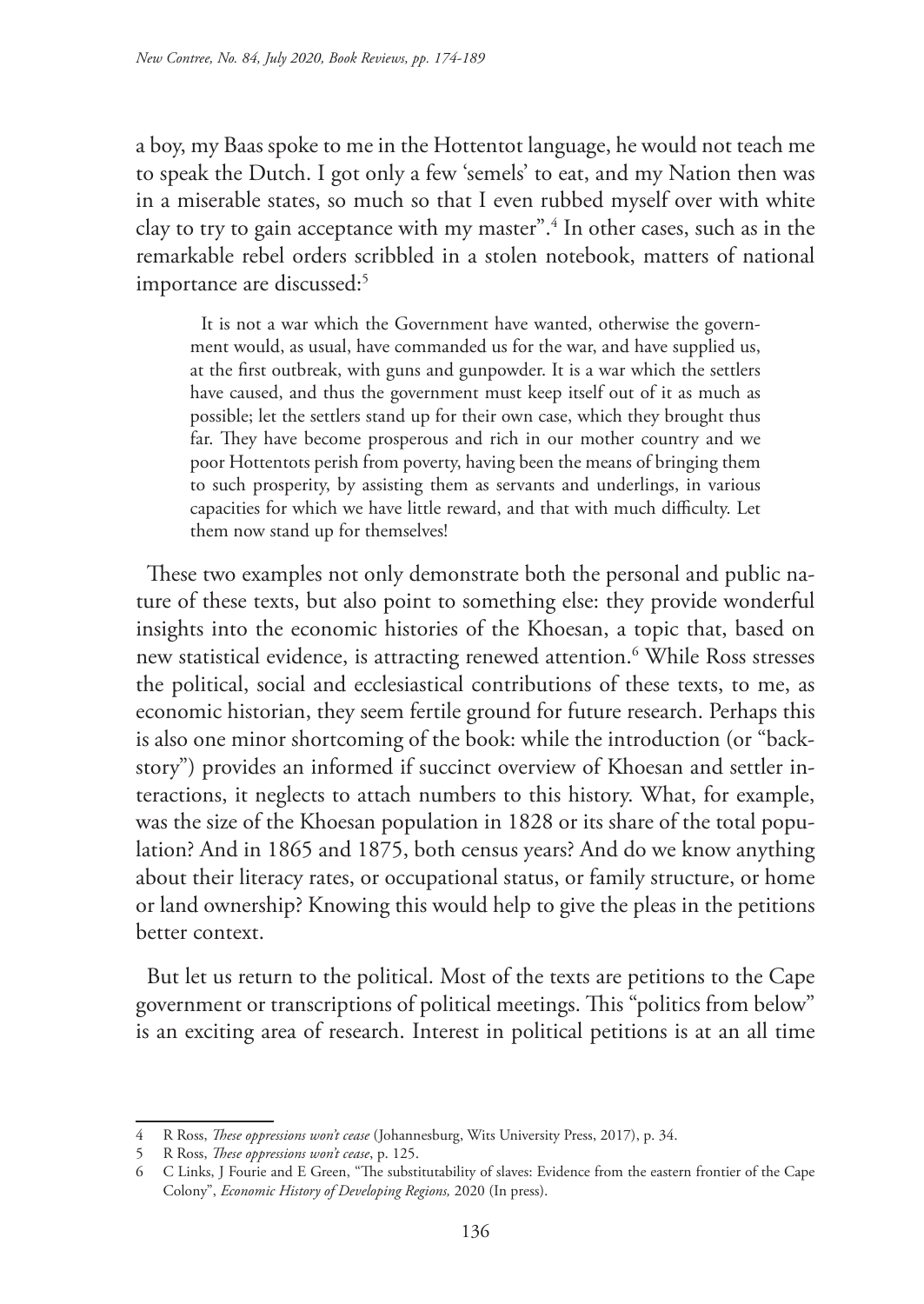high.7 In 2019, *Social Science History* dedicated its entire third issue to "The transformation of petitioning" with articles examining petitioning practices in nineteenth-century Spain, $^8$  in Early Colonial India, $^9$  and in chartist petitioning in Britain,10 for instance. Two decades earlier, the *International Review of Social History* similarly devoted a supplementary issue to the potential of petitions as a social history source.<sup>11</sup> This is facilitated by new digital history tools, from Optical Character Recognition software to statistical packages and textual analysis.

To give one example, quantification can bring meaning to the nature of political interactions. Mass petitioning campaigns, as Maartje Janse has shown, involve thousands of signatories and have been linked with historical revolutions and social movements.12 Quantifying the numbers of signatories to these petitions could shed light on Khoesan political coordination and participation.

South Africa has been largely excluded from these exciting developments. As Kelsey Lemon remarks in a recent investigation of nineteenth-century petitions in the Cape Colony, secondary literature on petitioning in a South African context, remains thin on the ground.<sup>13</sup> But change is underway. Kara Dimitruk at the University of Stellenbosch is combining transcribed petitions and statistical tools to investigate labour coercion in the late nineteenthcentury Cape Colony. Jonathan Schoots at the University of Chicago is using innovative network analysis tools to investigate the birth of proto-nationalist political ideologies and the rise of new forms of African political and intellectual practice in the Cape between 1860 and 1910. Two teams of scholars at Chicago and the London School of Economics are looking at Cape Colony voters' rolls, a source I have used recently too.<sup>14</sup>

<sup>7</sup> H Miller: "Introduction: The transformation of petitioning in the long nineteenth century (1780-1914)", *Social Science History,* 43(93), 2019, p. 409.

<sup>8</sup> DP Cerezales, "Re-imagining petitioning in Spain (1808-1823)", *Social Science History,* 43(3), 2019, pp. 487-508.

<sup>9</sup> JA Jaffe, "The languages of petitioning in early colonial India", *Social Science History,* 43(3), 2019, pp. 581-597.

<sup>10</sup> M Chase, "What did Chartism petition for? Mass petitions in the British movement for democracy", *Social Science History,* 43(3), 2019, pp. 531-551.

<sup>11</sup> "Supplement 9: Petitions in Social History", *International Review of Social History,* 46, 2001.

<sup>12</sup> M Janse, "What value should we attach to all these petitions?": Petition campaigns and the problem of legitimacy in the nineteenth-century Netherlands, *Social Science History*, 43(3), 2019, pp. 509-530.

<sup>13</sup> K Lemon: "'No sex in citizenship': Investigating women's peitions to the Cape parliament, 1873-1902" (Honours dissertation, Stellenbosch University, 2019).

<sup>14</sup> F Nyika and J Fourie, "Black disenfranchisement in the Cape colony, c. 1887-1909: Challenging the numbers", *Journal of Southern African Studies,* 2020 (In press).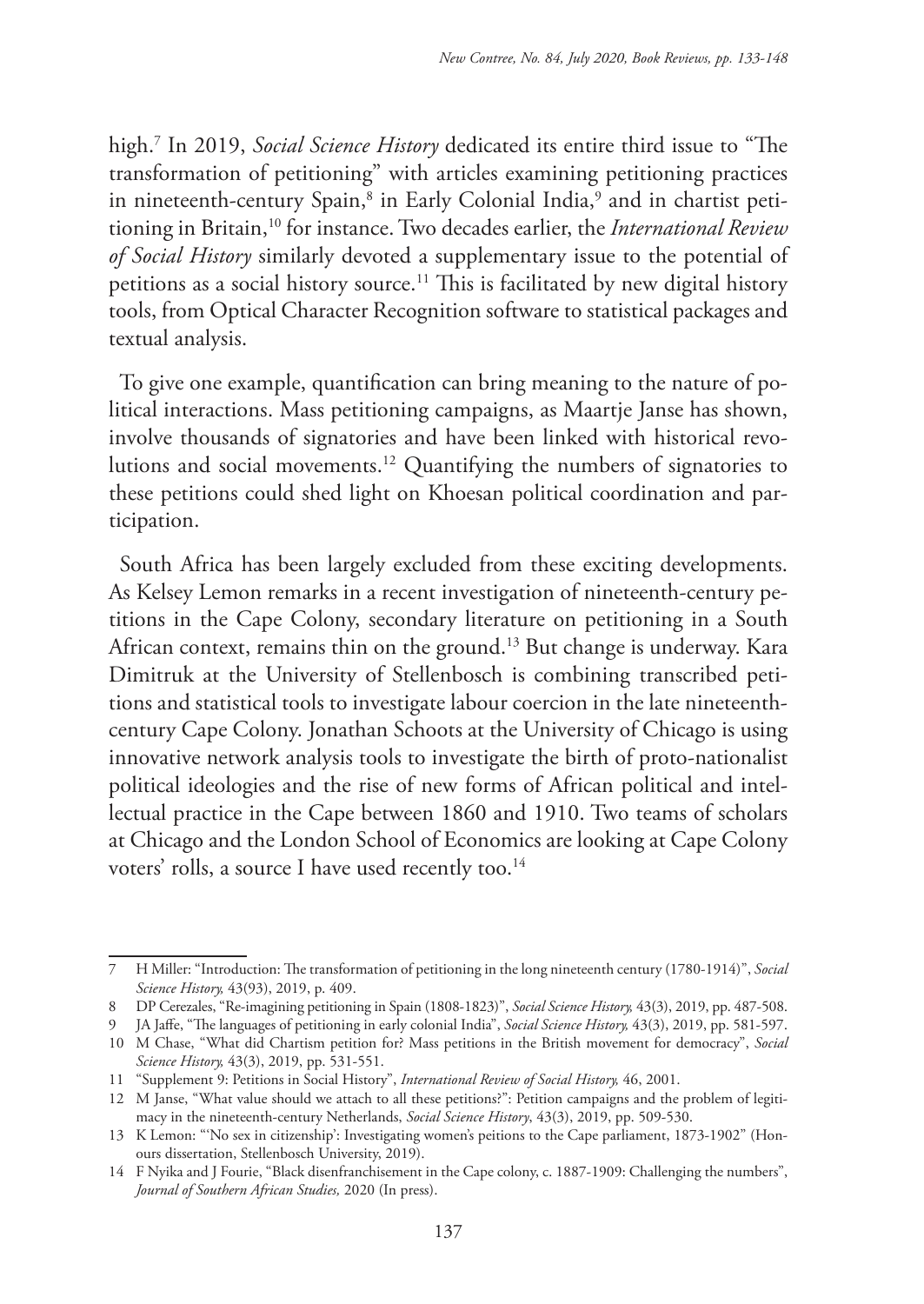Ross's anthology of Khoesan political thought, sprinkled with his comments informed by a lifetime of work on the topic, not only provides an invaluable resource to political scientists, sociologists, linguists and economists, but sets an example of how a master historian should practice their craft. In a time of underfunded archives and empirical scepticism, we need more historians willing to dig in and dig up.

*Cradock: How segregation and apartheid came to a South African town*

### **(University of Cape Town Press, Cape Town, 2019, 256 pp. ISBN 9780813940588)**

## **Jeffrey Butler**

Hermann Giliomee *University of Stellenbosch* hgiliome@mweb.co.za

Local history is the stepchild of South African historiography. All too often it is a product commissioned by a committee to commemorate the founding of a town and the role of the community leaders in building up the place from a humble settlement to a prosperous town or city. Invariably the white community and civic leadership enjoy most of the attention. Much work is still to be done on the coloured or black communities confronted various crisis in the places they lived.

In 1977 Jeffrey Butler, just retired from the post of Professor of History at Wesleyan University in Middletown Conn., undertook a trip to Cradock in the Eastern Cape. The task he set himself was writing the history of the town that he left shortly after the Second World War. The focus would be on the way in which segregation and apartheid impinged on a South African town.

Butler's Quaker grandfather came from Britain to South Africa in 1876 and settled in Cradock where he and a younger brother founded the local paper *Midland News and Karoo farmer*. It carried the Reuters wire service and often published articles propagating better treatment of Africans and coloured people. Butler's uncle was the mayor of the town in the late 1930s and his father sat on the town council when the Group Areas Act was imposed on the town. His aunt was a nurse in the African township.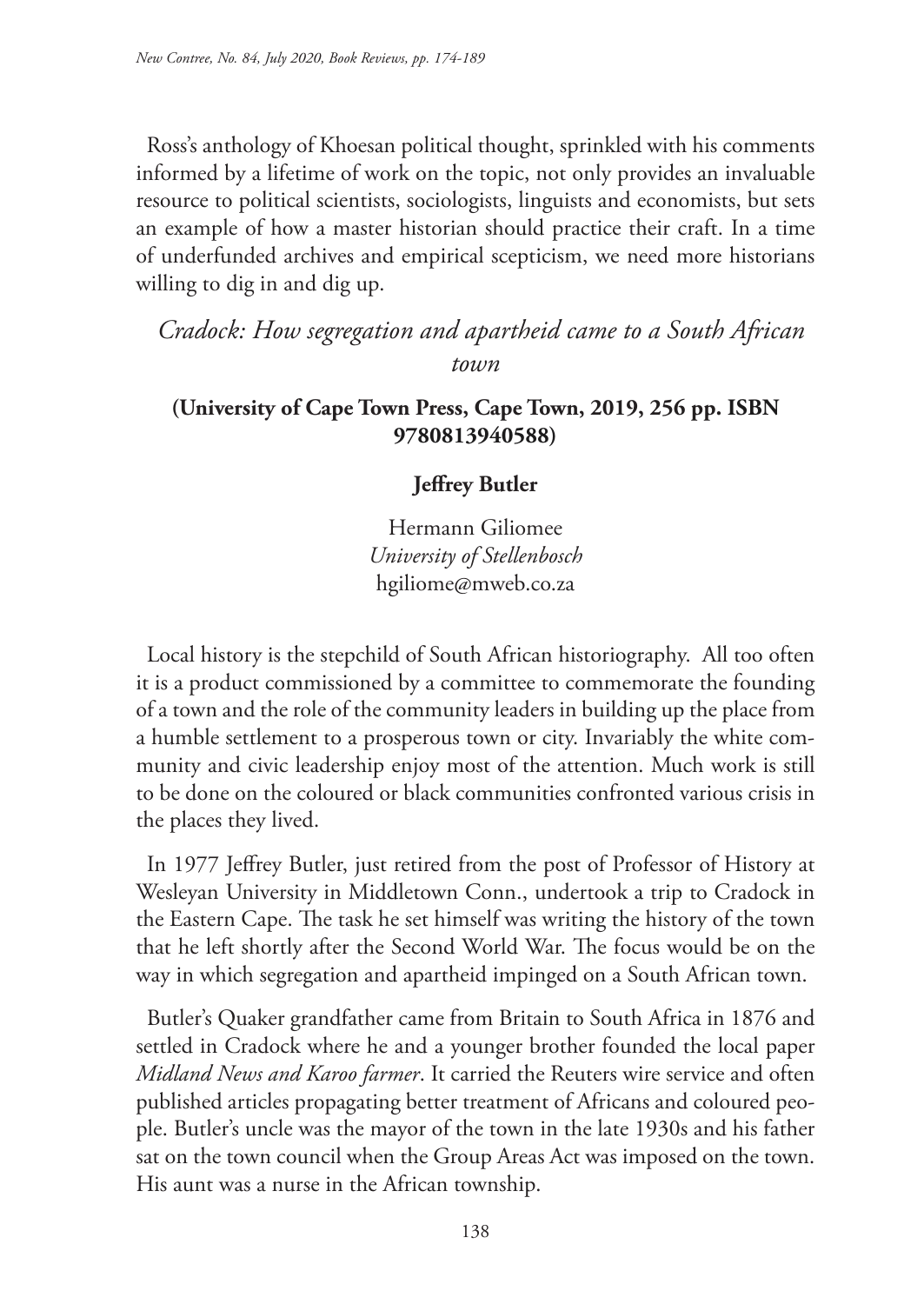Butler joined the South African armed force that fought in the Second World War. Soon after the war he left South Africa, first to obtain a doctoral degree and then to embark on a career in academe, which culminated at Wesleyan University. His book on the Liberal Party and the South African war was acclaimed but Butler became primarily interested in the development of segregation and apartheid. The book that he wrote at the end of his career was one that he had long dreamed about. This book is a remarkable case study of how segregation and apartheid came to the town of Cradock where he grew up and of which he retained many fond memories.

Approaching Cradock in 1977 to embark on research for the book, Butler noticed two townships, one was for coloured people and the other one for blacks. Both were new to him: they were products of the apartheid order.

Near the centre of town he came across the "old location" which he remembered so well from the days of his youth. Inhabited by coloured and black people and a few poor whites, it was earlier an integral part of Cradock. He remembered it as "a dusty warren of small houses and huts, covered in the early evening by a fog of smoke and emitting a genial hubhub".

In 1977 the old location was silent – "an empty ruin of mud plastered brick walls without doors or windows or a roof. It reminded Butler of photographs of French and Belgian villages that had been bombarded during the First World War.

What happened was that the city council, acting in terms of the Group Areas Act, had relocated all the coloured and black residents living together in the old location to newly established coloured and black locations". They are situated quite a distance from the white town of Cradock. Subsequently the city council allowed those who were forced to leave received permission form the city council to remove doors, windows and timber from their old homes for re-use in their new houses.

In 2001 Butler suffered a debilitating stroke from which he did not recover in the seven years that remained of his life. The extensive, heavily documented work did not need any additional research but was far too long and dense to submit to a publisher. Two people stepped in to get the manuscript ready for publication. The one was Jeannette Hopkins, who was director of Wesleyan University Press and other was Richard Elphick, Butler's colleague Wesleyan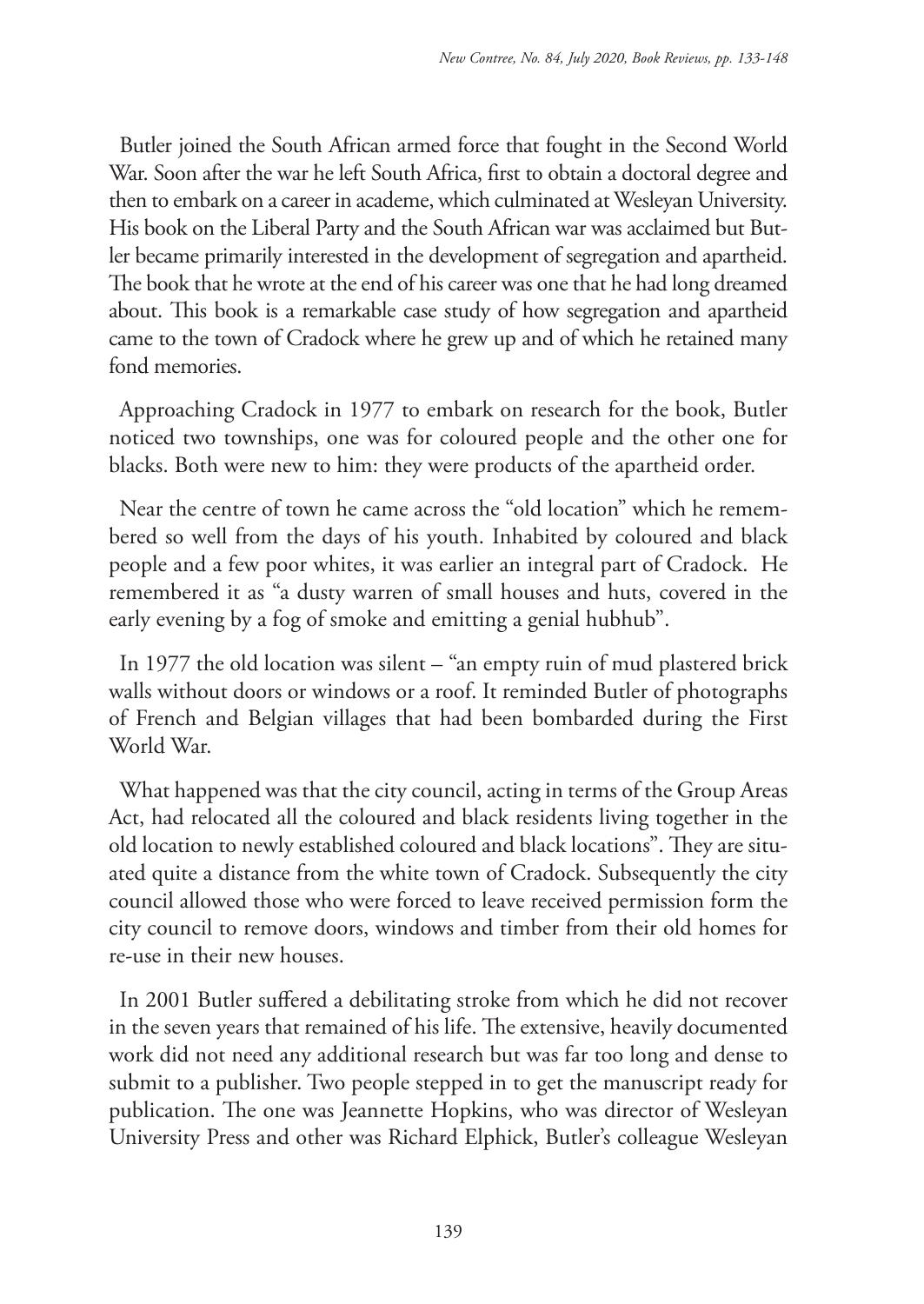and author of the outstanding study *The equality of believers: Protestant missionaries and the racial politics of South Africa.*

In his Introduction Butler poses the question that confronts the historian of any town or city in South Africa. To what extent was the problems connected to the delivery and management of municipal services in a way that was similar to those of countries not affected by a racial problem, and to what extent did the racial issue caused and compounded the problems?

Butler briefly compares Cradock to Indianola in Mississippi, whose history is the subject of John Dollard's, *Caste and colour in a Southern town* (1937). He notes the similarities, but George Fredrickson in his comparative study *White supremacy* (1981) rejects the comparison between apartheid South Africa and the order of segregation in the Southern states of the US. In the Southern case the essence of segregation "was not geographical or even spatial but rather an effort to maintain hierarchical social distance between racial groups that were too much involved with each other to be separated by sharply drawn territorial, cultural and economic boundaries".

Comparing the experience of the coloured people in Cape Province to the blacks makes much more sense than to compare the historical experience of the black in South Africa with the one in the US. Butler's chapter on the politics of liquor and beer shows the degree to which the interests of white people and coloured people corresponded and the extent to which blacks formed a more alienated community.

The Cradock town council treated people from the two communities living in the old location in a similar fashion. In compliance with the Native (Urban Areas Act of 1923 the town council established a Location Advisory Board made up of three blacks and three coloureds. The book opens with a chapter on an incident in 1925 when eighty men (41 African, 18 coloured and 17 "Hottentot") were arrested for spending the night with a resident in the location without a permit requiring a monthly fee of 1.5 shillings. Some of them were young adults visiting their parents. It created a storm of protest especially from coloured people.

Butler's *Midland News* supported the protestors' objection to the taxing of sons living at home with their parents and their resentment of the "gross indignity" inflicted by being arrested in their parents' home on a wet Sunday morning. This incident a revealing conflicting one. It shows the white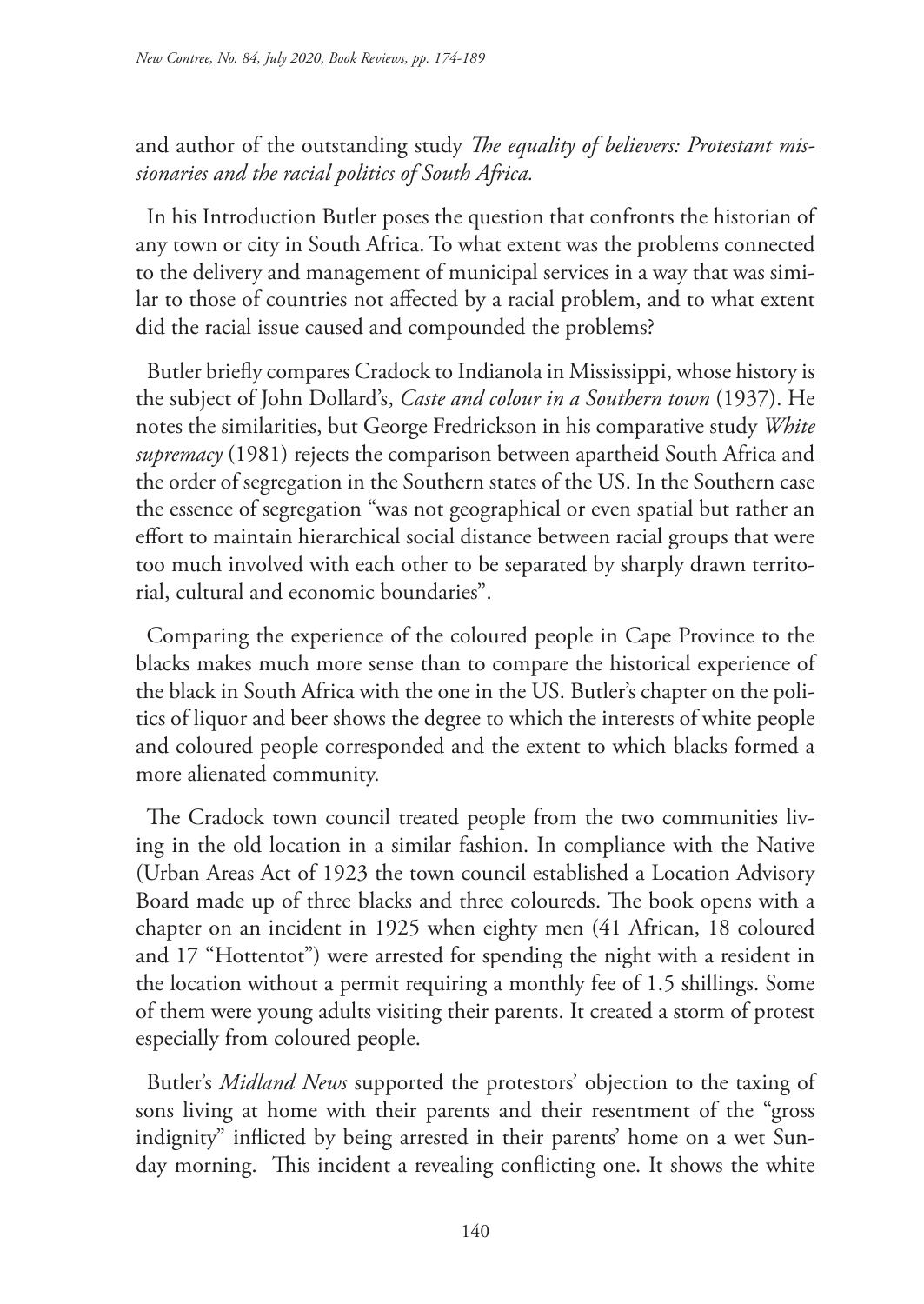authorities groping for ways to control the location's residents and fumbling attempts to increase the council's revenue. The farming lobby put pressure on the town councillors to find ways of channelling labour to farms. But wages of farm labour were shockingly low – an *aalmoes* one official described it.

In the breaking up of Cradock's old location in the era of apartheid the white leadership was intent on preventing any possibility of coloured and black people forming a common front against whites.

In the final chapter of the book Butler dwells briefly on a burning issue in South Africa. Did apartheid as a policy radically differ from the pre-1948 order of segregation? Butler sides with those that believe that it did but does not go deeply into it. In 1948 the NP introduced what can be called communal apartheid of which the introduction of race classification and segregated residential areas were the most important acts.

Before the election of 1948 the United Party government had begun to establish townships for coloured people and it is an open question whether, if victorious in 1949, would have reversed this policy or would have travelled further along this road. It is difficult to see the party of Gen. Jan Smuts imposing racial classification on coloured people.

The other part of apartheid was homeland apartheid. After the 1948 election the Dutch Reformed Church took the lead in identifying the homelands as forming the solution for addressing the issue of black political rights.

In 1950 the federal council of the Dutch Reformed Church sent a resolution to DF Malan, the Prime Minister stating that no nation would ever be satisfied without a voice in the government of its country. The DRC's Federal Council declared that to deprive the black people of South Africa of this right was a policy destined to lead to serious conflict. The resolution concluded with the view that the only solution lay in the ultimate total separation of whites and blacks. Malan's replied in sober terms: "If one insists on total apartheid then everyone would admit that it is an ideal situation… but this is not the policy of our party. It is not achievable, and it does not help any party to try and accomplish the impossible".

The New Year's message that Malan, sent out in 1954 almost represents the antithesis of apartheid. It declared that South Africans of all groups had a duty to accept each other's right to exist and continued: "South Africa is our common heritage and belongs to us all". Two years later the ANC's 'Freedom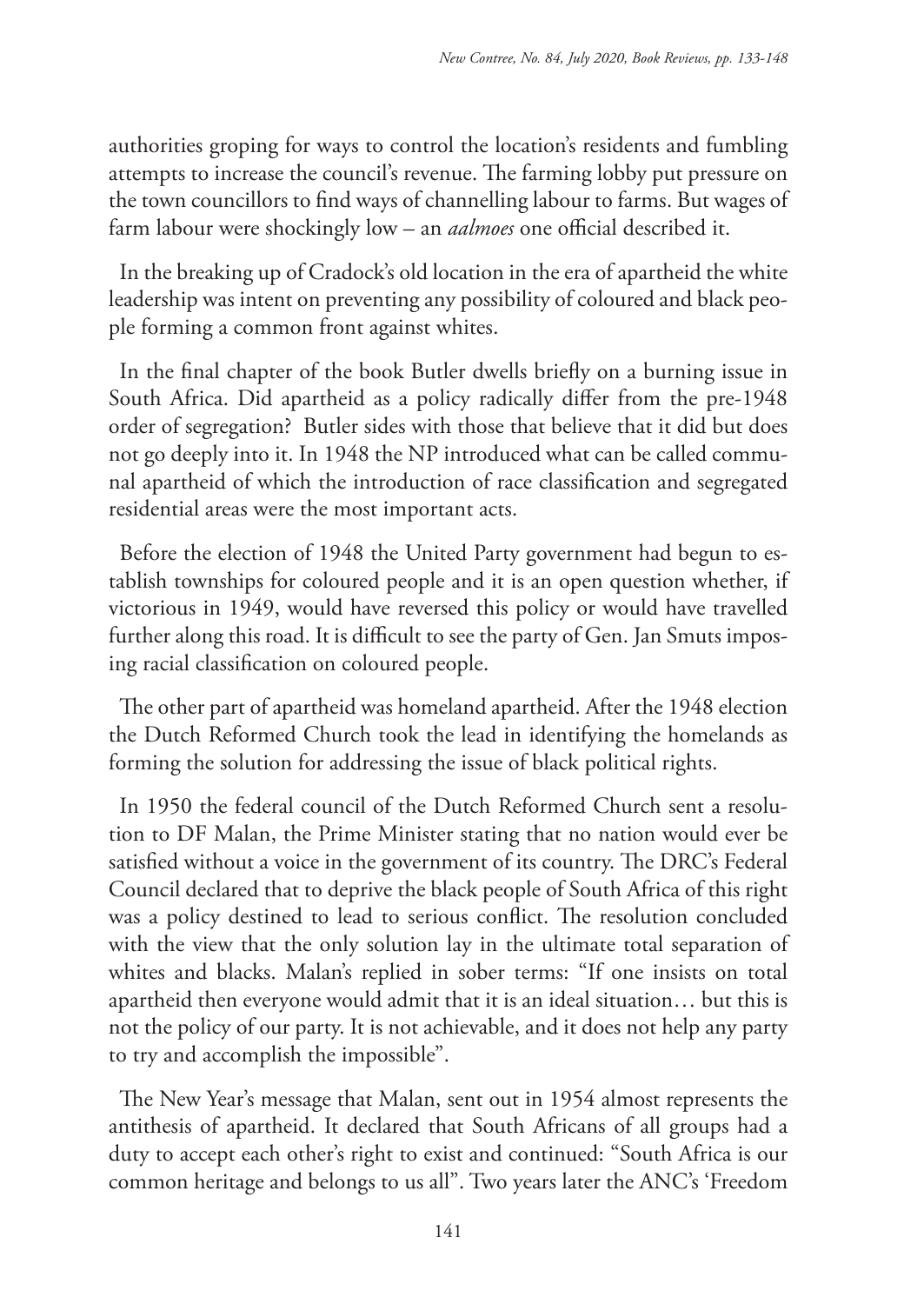Charter voiced the same sentiment that South Africa belonged to all its peoples and made the phrase its own.

The great value of Butler's books lies in the portrayal of a town grappling with numerous issues for which there were few if any simple solutions. The resources were far too limited and the choices too few. Although no one identified it at the time the finding of constructive solutions was impeded by an electoral system that did not reward parties and leaders seeking moderate solutions and broad-based economic growth.

Jeffrey Butler was the ideal person to write this history of his hometown. The book illuminates the quality that made Butler such a unique person, colleague and historian: compassion. Richard Elphick in cooperation with Jeannette Hopkins have performed a magnificent service in editing and abridging the manuscript in such a way that it now stands as the best model of the kind of history of a town that our complex society truly needs.

# *Ralph Haynes: Godfather van die Wes-Rand*

## **(Kaapstad: Penguin Random House, 2018, 171pp. ISBN: 9781776092734)**

### **Izak Du Plessis**

Emile C Coetzee *Noordwes-Universiteit, Mahikeng kampus* 24117889@nwu.ac.za

Ralph Haynes was 'n bekende Suid-Afrikaanse misdaadsfiguur uit die Wes-Rand. Hy is veral bekend vir die lang lys van misdade waarby hy betrokke was. Vandaar die waarskynlik motivering vir die boek oor *Ralph Haynes: Godfather van die Wes-Rand* deur Izak Du Plessis.

*Ralph Haynes*... is nie Du Plessis se eerste publikasie nie. Eintlik vloei hierdie boek uit die laaste hoofstuk van sy vorige boek getiteld *Boereverneukers*. 15 Du Plessis argumenteer dat Haynes 'n soort "Godfather" figuur van die Wes-Rand was wat 'n ondergrondse, georganiseerde misdaadstruktuur saam met ander ondergrondse misdaadsfigure bestuur het. Hul hoofdoel was om

<sup>15</sup> I Du Plessis, *Boereverneukers Afrikaanse swendelaars, swierbolle en swerkaters* (Penguin Random House, Kaapstad, 2017).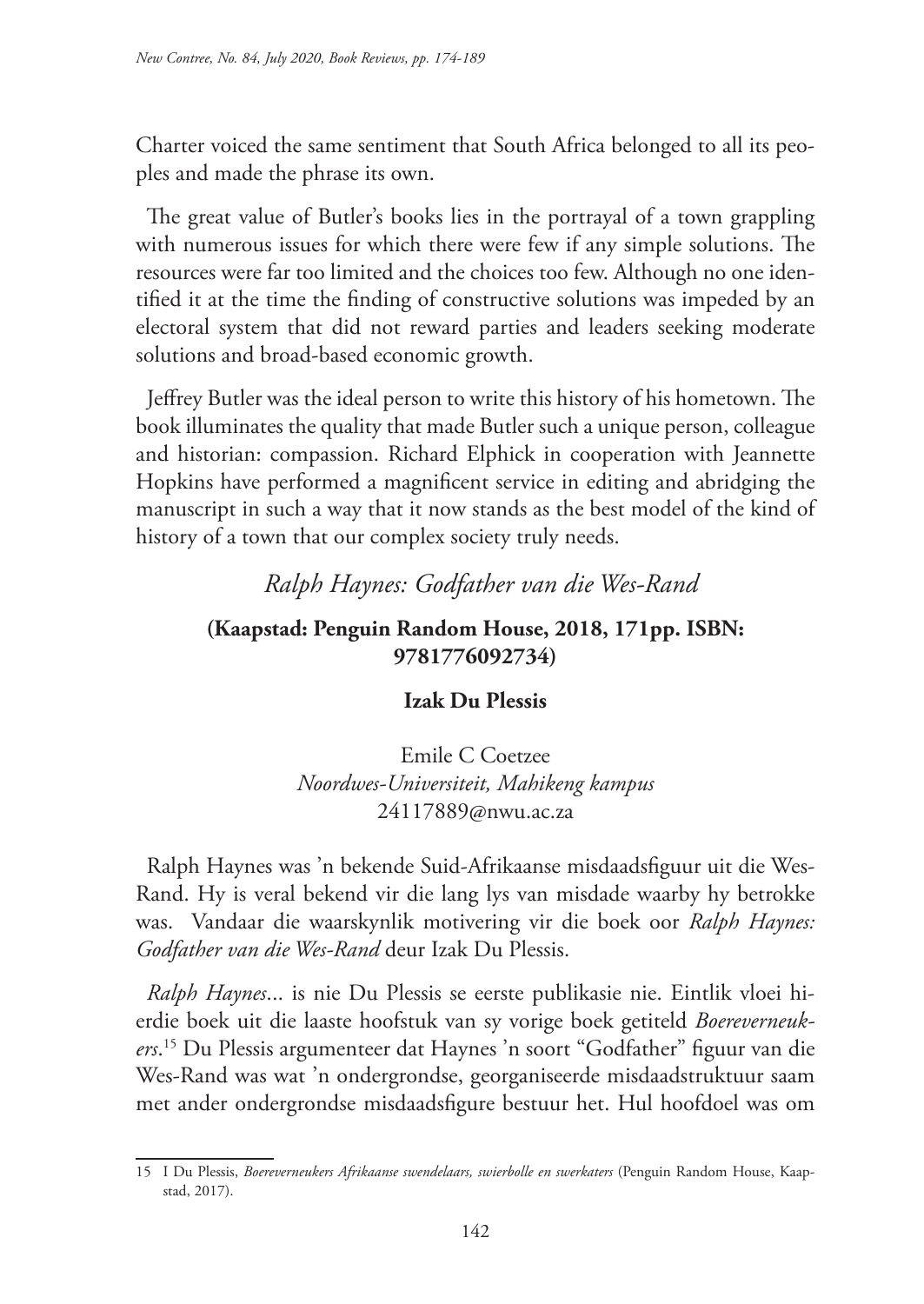beplande "knocks" op ander sakemanne of sakevroue uit te oefen. Wanneer hierdie sakemanne of-vroue 'n spesifieke produk of diens wou hê het Haynes en sy trawante hulle geswendel deur groot beloftes oor die produk of diens te maak, en dan niks te lewer nie wanneer die betaling vir die produk of diens gemaak is. Indien enige persoon by die polisie wou gaan kla oor Haynes se bedrog was hulle geïntimideer en selfs met die dood gedreig. Dit blyk ook dat Haynes sekere polisiemanne aan sy kant gehad het deur middel van omkoopgeld.

Haynes se kinderjare as 'n arm seun wat in Randfontein groot geword het, word kortliks in die derde hoofstuk beskryf. Hy het nooit skool klaar gemaak nie en dit lyk nie of hy enige ambag gaan leer het nie. Haynes het glo van kindsbeen af geleer hoe om intimidasie te gebruik om sy sin te kry en hoe om sy sjarme te gebruik om naïewe mense uit hul geld te rokkel. Volgens Du Plessis het Haynes een doel in die lewe gehad: Om nooit weer arm te wees nie. Armoede lewer 'n dryfveer vir enige persoon om hulself te verbeter. Gewoonlik word dit gedoen deur 'n hoër amp te bekom met tersiêre opleiding, jarelange diens of die bou van 'n suksesvolle besigheid. Dit was nie Haynes se plan nie. Nadat die enigste manlike figuur wat 'n positiewe rol in sy lewe gespeel het, ene Gideon van Niekerk (ook bekend as Lama), deur 'n polisieman, voor 'n 13-jarige Haynes, doodgeskiet is, het dit Haynes verder vasberade gemaak om nie verder te sukkel nie en om vinnig ryk te word (al moes dit deur misdade gedoen word).

Sy lewe as 'n bendelid en "Godfather" figuur het vir hom weelde en rykdom gebring maar dit het glo teen 2011 te veel vir hom geword en hy het spoorloos verdwyn.16 Dit is nie duidelik wat presies met Haynes gebeur het nie. Sommige mense glo dat Haynes steeds lewe, en net iewers skuil. Ander weer glo dat Haynes vermoor is. Wat moontlik met die "Godfather" van die Wes-Rand gebeur het, kan 'n ieder en elk net oor bespiegel. Uit Du Plessis se weergawe van *Ralph Haynes*... het Haynes se jarelange swendelary, intimidasie en afpersing hom teen einde-2010 ingehaal. Du Plessis vertel dat te veel mense Haynes wou sien val. Haynes is beskou as 'n gevaarlike man onder die gevaarlikes en teen die laat-20ste eeu as een van die mees onwelkome misdaadpersoonlikhede in die Wes-Rand.

<sup>16</sup> 'n "Godfather" figuur binne-in misdaadskringe kan basies gedefinieer word as iemand met uitvoerende gesag binne-in die gesagstruktuur van 'n misdaadorganisasie. Goedkeuring vir enige beplande misdaad moet eers by die "Godfather" verkry word indien die beplanning nie van die Godfather self kom nie. So'n persoon lewer ook beskerming aan sy lojale vriende, familielede en organisasielede. Hy maak ook seker hulle word goed vir hul dienste betaal.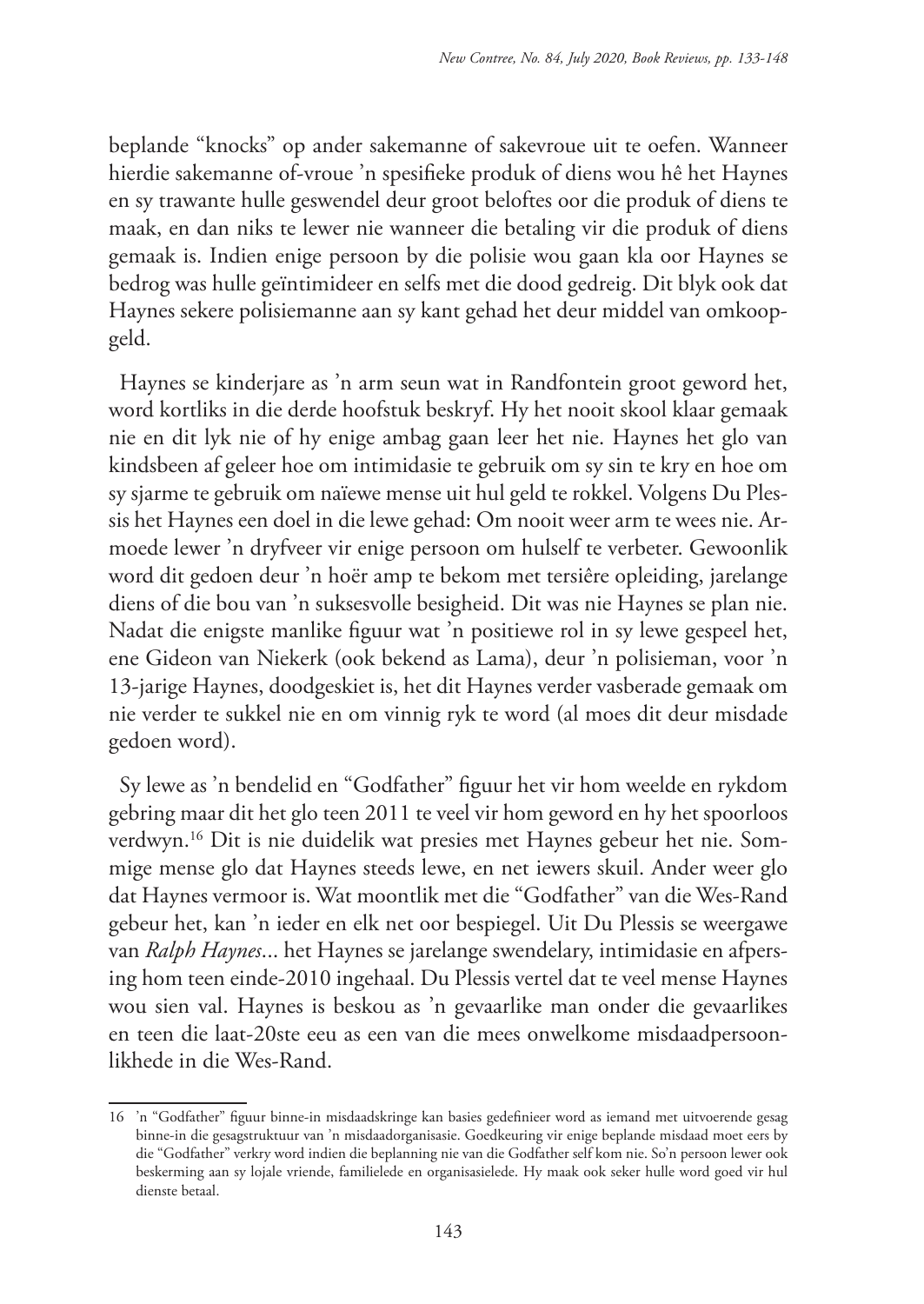Du Plessis verwys na sekere van hierdie gevaarlike mense in sy boek. Dawie Lötter, Mannetjies Geyser, Charlie Landman, Gert Marais, Corrie Goosen, Frikkie Lutzkie en Ferdi Barnard (wie David Webster en Mark Francis vermoor het) het Haynes geken en het saam met hom of as gevolg van hom misdade gepleeg. Dit is ook insiggewend om te lees van die Haynes vriendskappe met bekendes in Afrikaanse-geledere, soos die bekende sanger en akteur Steve Hofmeyr en die gewese Springbok rugbyheld Joost van der Westhuizen aan wie Haynes glo geld geleen het. Blykbaar was spoggerige partytjies met 'n oorvloed van drank en dwelms gereeld by sy spoghuis in Chancliff, Krugersdorp, gehou. Haynes se laaste jare in lewe as die "Godfather" wil laat deurskemer dat Haynes sy vrees vir armoede bes moontlik oorwin het.

Elke "Godfather" figuur het sy eie "Domina", sy vrou wat by hom staan en nie enige iets sal verklik nie al loots die polisie 'n klopjag op hul huis. In hierdie geval is die Domina: Jacky Haynes. Haar verhouding met Haynes word in die sewende hoofstuk bespreek. Ralph het haar ontmoet by haar vorige man se paneelkloppery en toe sy hom los vir Ralph, het sy stelselmatig verander in die blonde diva wat Ralph wou gehad het. Volgens Du Plessis is Jacky hoogs-intelligent. Sy het die spel waarin Hayes as't ware 'n hoofrol gespeel het goed verstaan en as resultaat het sy 'n elite lewenstyl saam met Haynes geniet wat teen 2010 inmekaar gestort het. Du Plessis eindig nege uit die tien hoofstukke met uittreksels van Jacky se dagboek (en ook Ralph se kort briefies aan Jacky) wat haar geloof, vrese, geluk, brokkies intimiteit met Haynes en angstigheid aandui.

In *Ralph Haynes*... is verwys na ander interessante, maar onbekende misdaadsake wat in die toekoms verdere aandag behoort te kry. Hieronder tel die moord op Charl Marais en die raaisels rondom Enoch Mazibuko en Phillip Thabane. Du Plessis se boek verduidelik ook kortliks hoe die motorfietsklub van Mannetjies Geyser, genoem die Macs, gefunksioneer het: 'n navorsingsterrein van 'n ander aard, wat selfs aansluiting kan vind by navorsing oor persoonlike beskermingsdienste. Du Plessis se studie oor Ralph Haynes... is omvattend. Verskillende sake waarby Ralph Haynes betrokke was, is bondig bespreek en dui aan die leser die motief en *modus operandi* van elke saak. Du Plessis se moeite gedoen om die inligting te versamel, is duidelik. Etlike onderhoude is gevoer met kern kennisse van Heyns, naamlik Jacky Haynes, Luke Enslin, Peet Viljoen en (die "gevreesde") Dawie Lötter. Die afwesigheid van 'n bibliografie is een van die grootste leemtes in *Ralph Haynes*.... Tog sal hierdie boek se waarde vir Suid-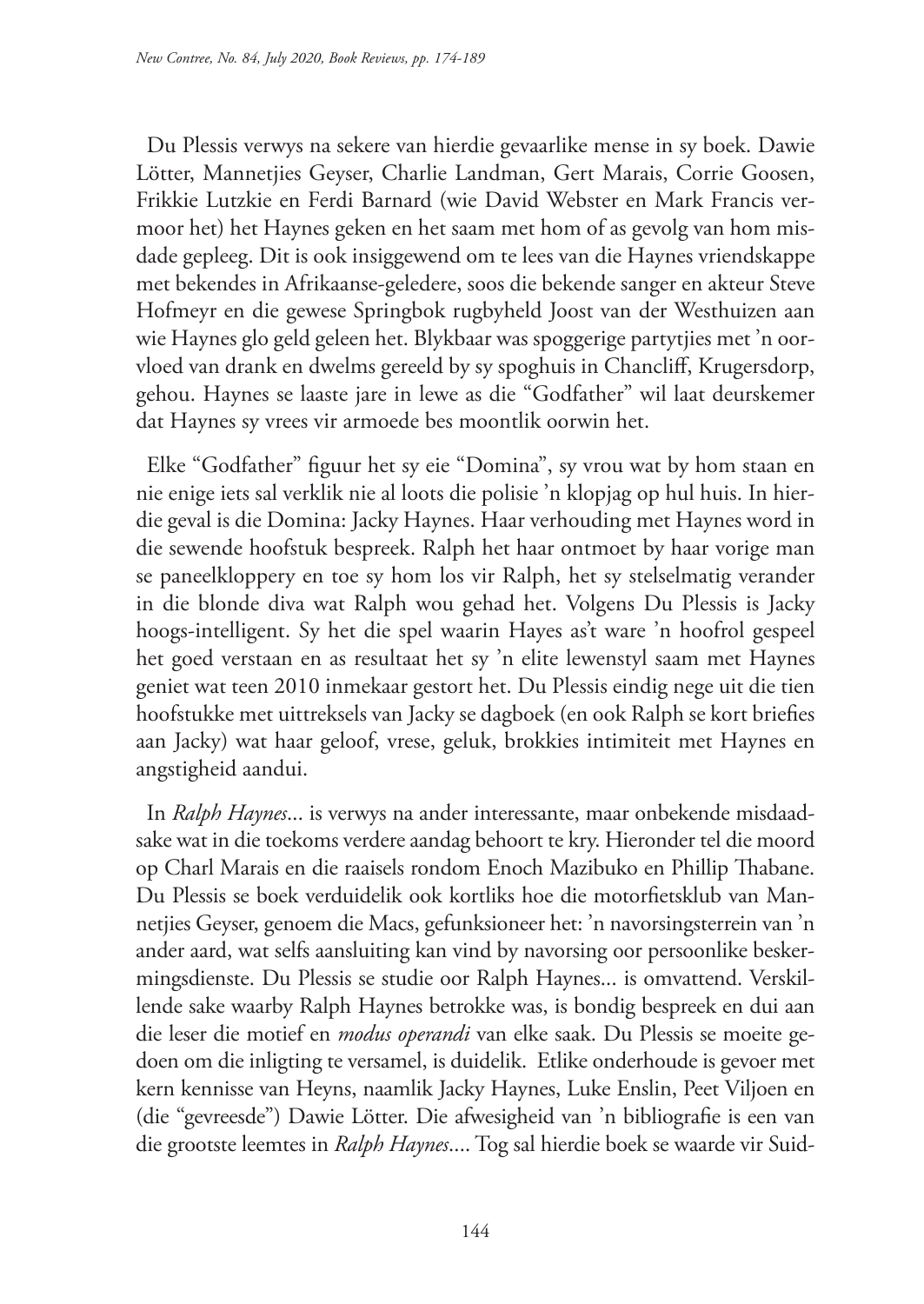Afrikaanse misdaadhistorici en selfs kriminoloë verhoog soos wat die jare ná Haynes se verdwyning dekades en eeue word.

*Jan Smuts: Son of the veld, pilgrim of the world*

### **(Protea Book House, Pretoria, 2019, 571 pp. ISBN: 978-1-4853-0816-4)**

#### **Kobus du Pisani, Dan Kriek, and Chris de Jager**

Piet Croucamp *North-West University* piet.croucamp@nwu.ac.za

Jan Smuts: Son of the veld, pilgrim of the world, is undoubtedly a pervasive and comprehensive review of the life and times of Jan Smuts (1870-1950). The primary question, however, is whether it is indeed a reappraisal of Jan Smuts the scholar, politician, and militarist as suggested by the sub-title. Reappraisal implies that a new, contending interpretative narrative is juxtaposed with previous knowledge. As a scholarly endeavour, a reappraisal insists on adding the continuity of time to interpretation. Events and narratives are filtered through the confluence between new knowledge and interpretation. It cannot merely be a complete review of an existing narrative.

 The book is divided into four themes. The first theme, written by Ockert Geyser, Pieter du Toit, Dalene Heyns, Hennie Pieterse, and Bronwyn Strydom, deals with Smuts the intellectual. A remarkable diversity of scholarly disciplines, which include botany, evolution, archaeology, religion, and literature, inspired the academic curiosity of Smuts. The second theme deals with the military career of Jan Smuts. Fransjohan Pretorius and André Wessels interpret the evolution of Smuts' role in three wars as a natural intellectual progression from republican to political reconciler, and eventually as an international statesman and vocal supporter of the British Empire. The third theme of seven essays authored by Gert van den Bergh, Kobus du Pisani, Pieter Labuschagne, Dan Kriek, Ockert Geyser, At van Wyk and HDG Viljoen reviews the party political contests of the time, as well as Smuts' role as prime minister of South Africa. The final theme authored by James Barber, Dan Kriek, Christof Heyns, Willem Gravett and Deon Geldenhuys deals with Smuts in the international political arena and the strategic role he played through war and peace.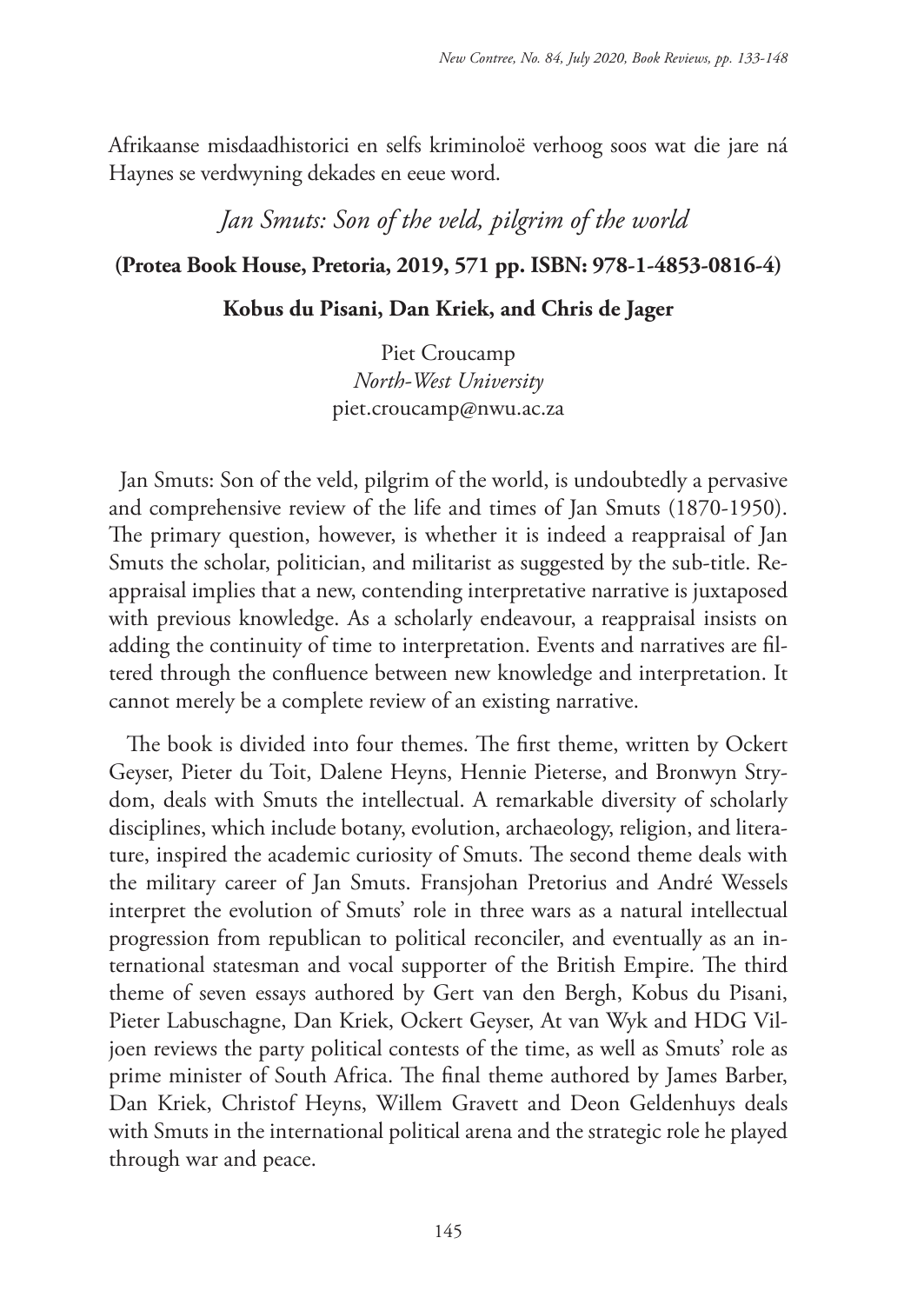Curiously, the authors expressed the desire for the text to introduce younger scholars to Smuts. While the book is compiled in such a way as to provide extensive historical detail, it is not clear in which way the text will distinctly appeal to younger scholars. An interesting revisionist context to the book, however, has emerged with the revolt of the rather youthful Black Lives Matter movement in during 2020. This revolutionary "reappraisal" of historical figures which originated in the death of American, George Floyd, has embedded revisionism as an unavoidable feature of how the founding fathers of modern democracies, the slave traders of labour migration, and explorers of new frontiers will in the future be understood and explained.

 Martin Legassick similarly expressed the urge to reappraise "Smuts the man" in a revisionist context. He rightly asks, what legacy is left by a political and military leader that "presided over the bombing of the Namibian Khoekhoe (115 killed in 1922), the slaughter of the Israelites at Bulhoek (163 killed in 1921) and the bombing of white mineworkers (81 killed in 1922)" and "brutally crushing two strikes by black mineworkers, in 1920 and 1946".17 This book, a rather capacious scholarship, however, is not aimed at reviewing the moral context in which Smuts lived and worked, and will certainly not satisfy the urges of Legassick, the Marxist activist and historian, as it might not necessarily expose Smuts for "who he was".

 The question of whether history should be viewed in the moral context of its time is not uncontroversial (cf. Steyn, 2015). If history is a descriptive task, the question is settled, but history shapes whatever follows. Most, if not all, historical policies, institutions, conflicts, settlements, and agreements contributed to varying measures to the South Africa in which we live today. Avoiding scrutiny of heroes and villains in the context of the contemporary ignores the continuity of consequences and evade judgment of malevolence. It is a valid question to ask whether Smuts was an exponent of the moral dispositions of his time without the free will to question the justifications for repressive systems.

What exactly was the "context" in which Smuts held his expressed political views of the 'native question? Science historian, Michael Shermer, argues, "… the theological and philosophical defences for slavery were rationalisations for what they [slave traders and politicians] knew was an immoral act". Smuts knew his abhorrent anthropological views of blacks as "… barbarians, who

<sup>17</sup> M Legassick, "Review: Jan Smuts: An illustrated biography", *Kronos*, 22, 1995, p. 141.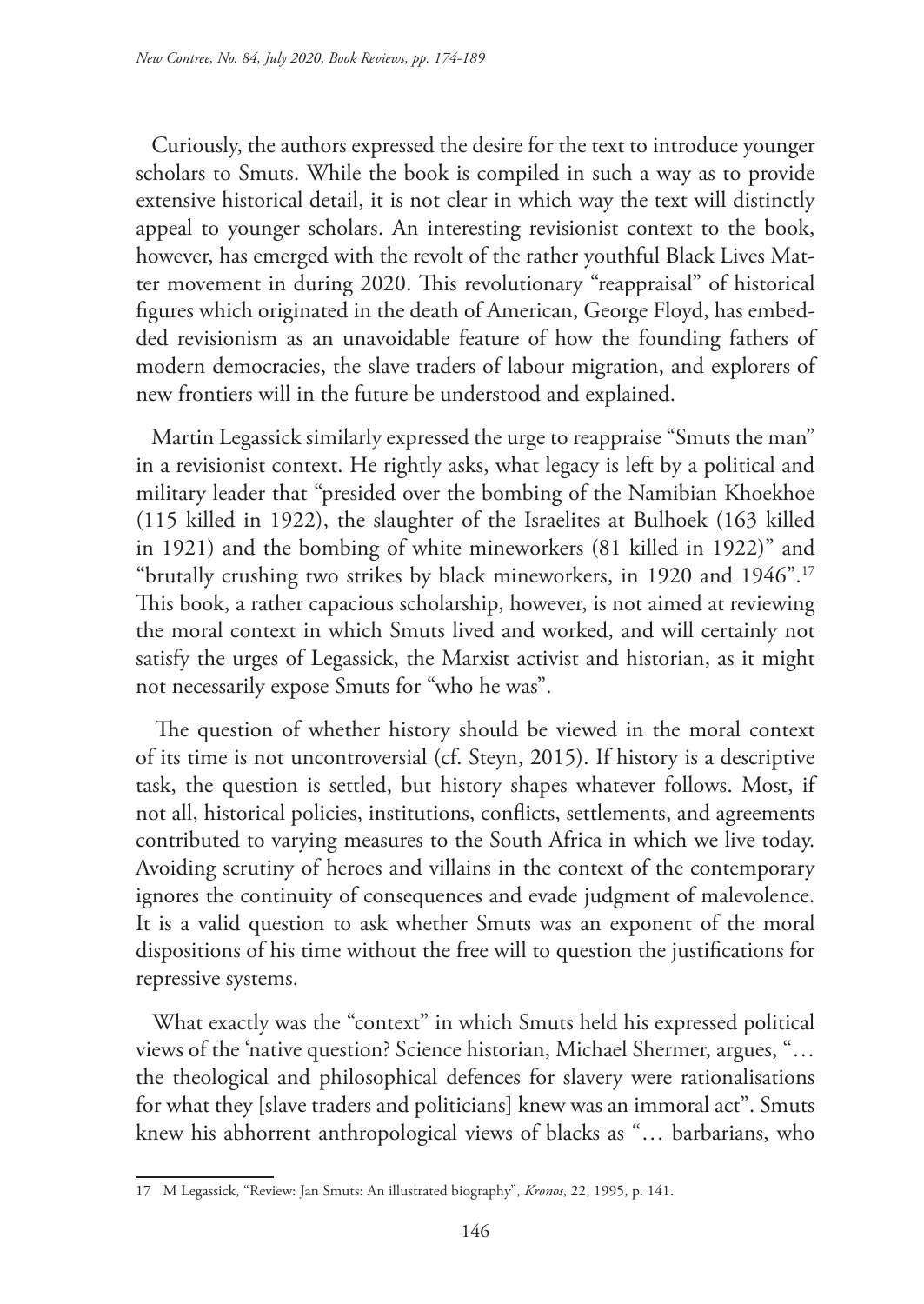[...] cannot possibly govern themselves" were immoral.<sup>18</sup> He knew or should have imagined that the repressive, segregationist policies of South Africa were morally reprehensible. The most obvious question would be if Smuts was aware that black South Africans found their exclusion from a human rights regime to be unfair, unjust, immoral, and repressive.

 At Versailles in 1918, ignoring the expressed wishes of his close confidant, US president Woodrow Wilson, Smuts refused to acknowledge the presence of the ANC's Solomon Plaatje, dismissing him as unrepresentative. Similarly, when Smuts and Alfred Xuma, President of the ANC, arrived at the same press conference in New York in 1946, Xuma remarked, "I have had to fly 10,000 miles to meet my prime minister. He talks about us but won't talk to us". Given where we are today, is it still appropriate to appraise Smuts in a context that assumes universal moral justifications?

 Smuts' secularised understanding of the religious orthodoxies typical of South Africa's national politics at the time is an indication that he managed to distance himself, at least intellectually, from the dominant narratives of his contemporaries and political adversaries. Historian, Saul Dubow reminds us that "… while operating on horseback behind British lines, [Smuts] carried a copy of Kant's "Critique of Pure Reason" and the New Testament (in Greek) in his saddlebag".19 The political and intellectual contradictions of the Cambridge educated Smuts remains a mystery to non-revisionists.

 In the essay on Evolution, Holism, and Religion, Heyns, like so many previous biographers of Smuts, states the obvious, "… as an intellectual he was ahead of his time and most of his contemporaries".<sup>20</sup> His complex operationalisation of holism might well be a conceptualisation of his secularisation, which is an indication that religion itself most likely did not provide for his views on humanity. Smuts' political philosophy was to some extent sculpted by the influence of American poet, Walt Whitman. Smuts suggested that Whitman's conception of freedom is embedded in pantheism and human potential and not in religiosity.

 Smuts' son, ironically, describes his father's views on Christ as remarkably revisionist: "He certainly did not believe in a supernatural being […], but

<sup>18</sup> M Shermer and M Twitter (available at: https://twitter.com/michaelshermer/status/ 1259137919035424768, as accessed on 24 June 2020).

<sup>19</sup> S Dubow, "South Africa's racist rounding rather was also a human rights pioneer, *New York Times*, 30 June 2020.

<sup>20</sup> R Steyn, *Jan Smuts – Unafraid of Greatness* (London, Jonathan Ball, 2015), p. 77.